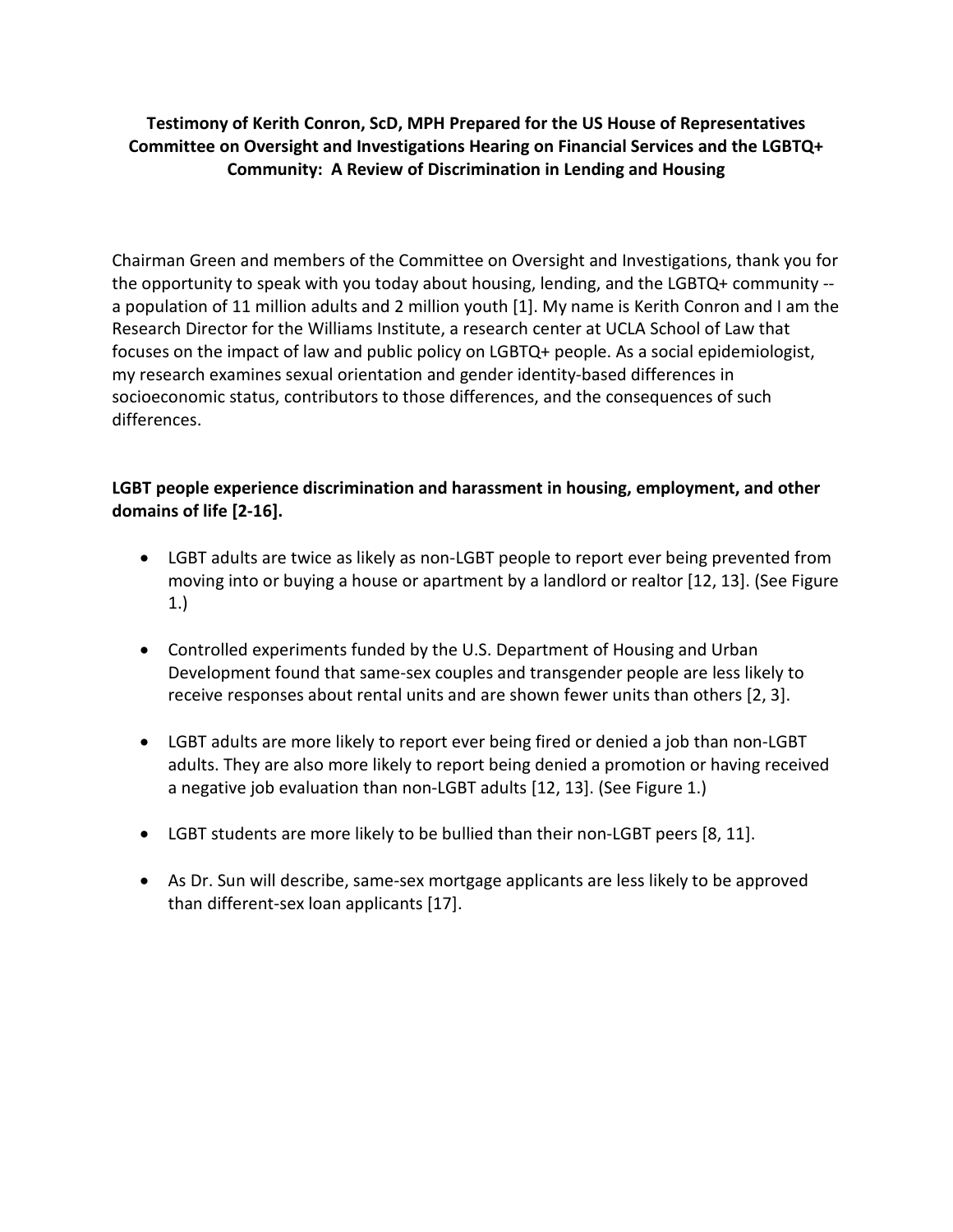

## **Discrimination contributes to homelessness and housing instability and lower rates of home ownership among LGBTQ+ people [18-34].**

- LGBT youth and transgender adults are far more likely to be homeless and unstably housed than non-LGBT youth and adults [16, 35]. Recent analyses of data collected for the NIH-funded TransPop study, found that 30% of transgender adults in a representative US sample reported that they moved twice or more often in the prior two years compared to 11% of cisgender adults [13].
- LGBT adults are less likely to own homes and are more likely to rent than non-LGBT adults. Recent analyses of representative data collected by the CDC and 35 states and conducted by the Williams Institute show that half (49.8%) of LGBT adults, on average, own homes compared to 70.1% of non-LGBT adults. Rates of home ownership are even lower (25%) for transgender adults [13].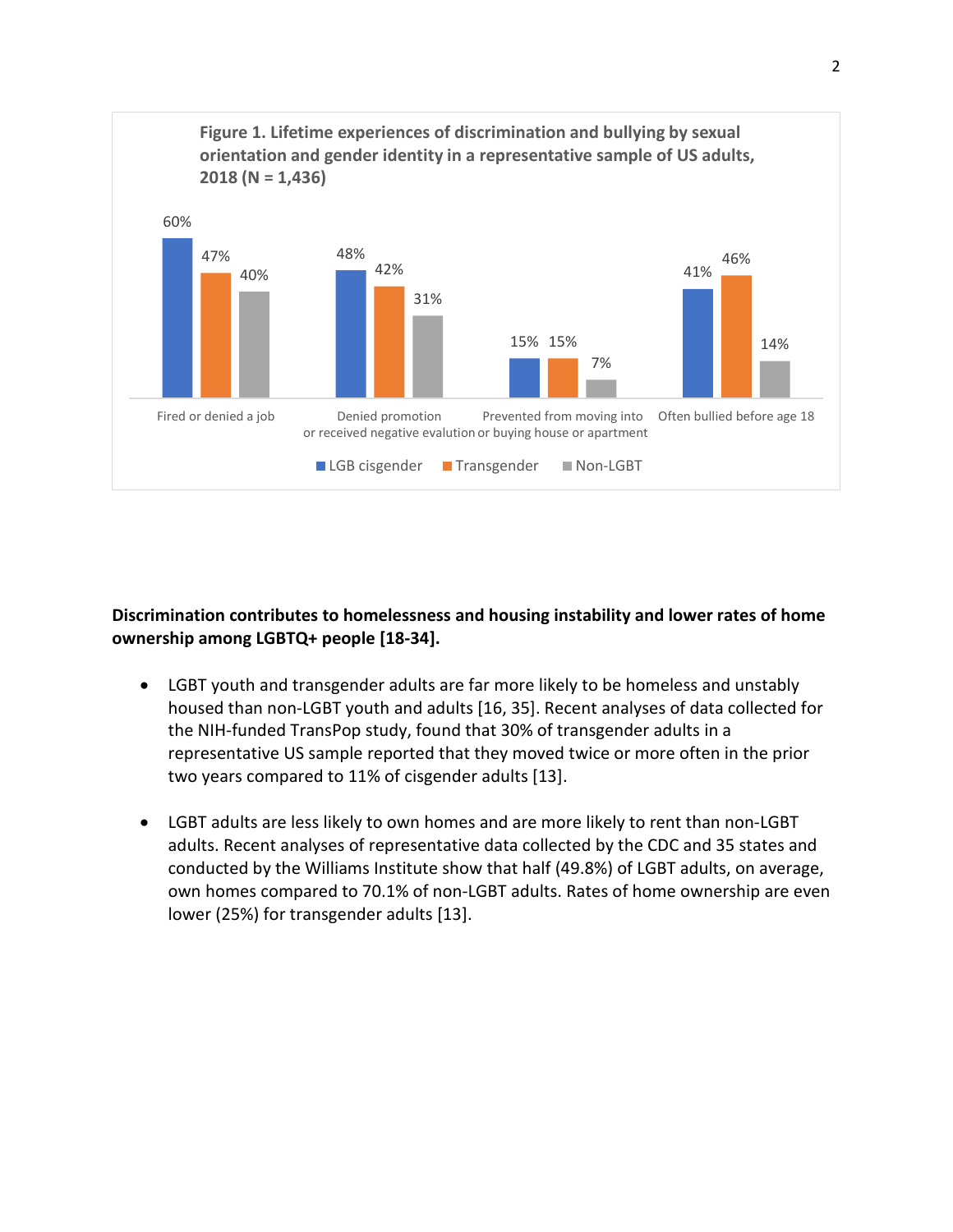**Homelessness and housing instability dramatically increase risk of violence victimization, exploitation, and poor health [16, 36, 37].** 

**My findings rely upon the best available data, but gaps in existing federal data systems should be filled.** If questions about sexual orientation, gender identity, and assigned sex at birth were included in the American Community Survey and the American Housing Survey, then the Committee could request information about home ownership, mortgages, housing and rental costs, and housing quality for LGBTQ+ communities directly from the Census Bureau. Similarly, if the Survey of Consumer Finances conducted by the Federal Reserve Board included questions to identity LGBTQ+ respondents, then information about credit usage and refusals, housing and educational loans, debt and assets would also be available to the Committee. Questions about the sex of married and cohabitating partners, which are included on the US Census and many surveys run by the Census, provide no information about approximately 80% of LGBT adults because they are not cohabitating with a same-sex partner.

In summary, increasing access to safe, affordable housing for LGBTQ+ communities will entail prohibiting discrimination in housing and lending, as well as in education, employment, and public accommodations<sup>1</sup>, and expanding federal data collection systems designed to monitor the public well-being.

Thank you.

l

<span id="page-2-0"></span><sup>1</sup> Over 5.6 million LGBT adults live in states without statutory protections against sexual orientation and gender identity discrimination in housing and 8 million lack such protections in credit. About half of LGBT workers—4.1 million people—live in states without protections in employment and about 2.1 million students ages 15 and older live in states that lack statutory protections against sexual orientation and gender identity discrimination in education. Approximately 6.9 million LGBT people live in states that do not statutorily prohibit sexual orientation and gender identity discrimination in public accommodations.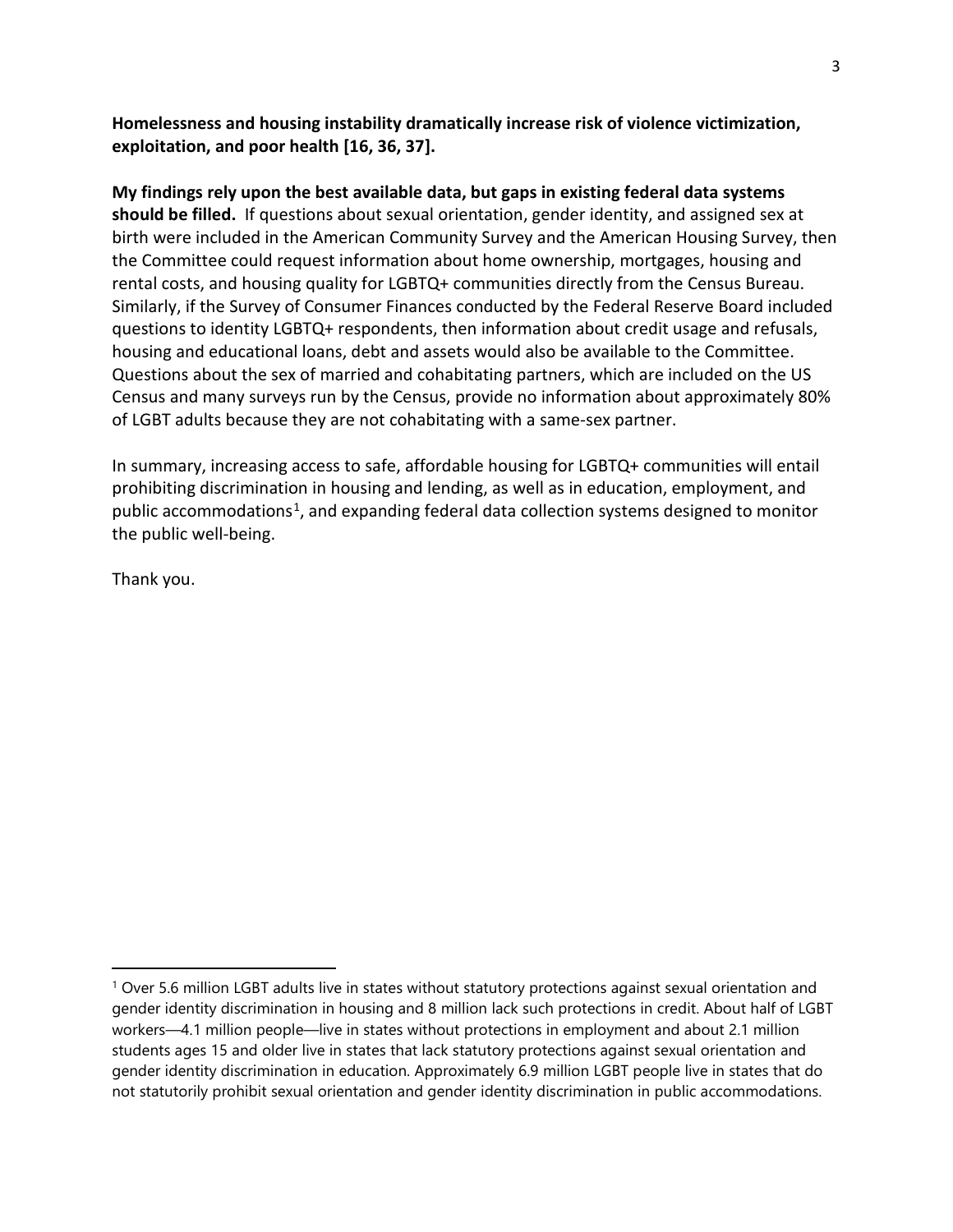## **References**

- 1. Conron, K.J. and S.K. Goldberg, *LGBT People in the United States Not Protected by State Nondiscrimination Statutes in Employment and Public Accommodations, Separately for LGB and Transgender People*. 2019, The Williams Institute, UCLA: Los Angeles, CA.
- 2. Friedman, S., et al., *An estimate of housing discrimination against same-sex couples*, in 2013, Office of Policy Development and Research, U.S. Department of Housing and Urban Development: www.huduser.org.
- 3. Levy, D.K., et al., *A Paired-Testing Pilot Study of Housing Discrimination against Same-Sex Couples and Transgender Individuals*. 2017, Urban Institute: Washington, DC.
- 4. Sears, R.B. and C. Mallory, *Evidence of Housing Discrimination Based on Sexual Orientation and Gender Identity: An Analysis of Complaints Files with State Enforcement Agencies, 2008-2014*. 2016, The Williams Institute, UCLA: Los Angles, CA.
- 5. Harvard T.H. Chan School of Public Health, National Public Radio, and R.W.J. Foundation, *Discrimination in America: Experiences and Views of LGBTQ Americans* 2017: [https://www.rwjf.org/en/library/research/2017/10/discrimination-in-america--experiences](https://www.rwjf.org/en/library/research/2017/10/discrimination-in-america--experiences-and-views.html)[and-views.html.](https://www.rwjf.org/en/library/research/2017/10/discrimination-in-america--experiences-and-views.html)
- 6. Cruz, T.M., *Assessing access to care for transgender and gender nonconforming people: a consideration of diversity in combating discrimination.* Soc Sci Med, 2014. 110: p. 65-73.
- 7. Sears, R.B. and C. Mallory, *Written testimony for the legislative record of H.R. 5, the Equality Act*, Subcommittee on Civil Rights and Human Services, Committee on Education and Labor, and U.S. House of Representatives, Editors. 2019, The Williams Institute, UCLA: [https://williamsinstitute.law.ucla.edu/wp-content/uploads/Williams-Institute-Equality-Act-](https://williamsinstitute.law.ucla.edu/wp-content/uploads/Williams-Institute-Equality-Act-Testimony.pdf)[Testimony.pdf.](https://williamsinstitute.law.ucla.edu/wp-content/uploads/Williams-Institute-Equality-Act-Testimony.pdf)
- 8. Kann, L., et al., *Sexual Identity, Sex of Sexual Contacts, and Health-Related Behaviors Among Students in Grades 9-12 - United States and Selected Sites, 2015.* MMWR Surveill Summ, 2016. 65(9): p. 1-202.
- 9. Gordon, A.R., et al., *Gender Expression, Violence, and Bullying Victimization: Findings From Probability Samples of High School Students in 4 US School Districts.* J Sch Health, 2018. 88(4): p. 306-314.
- 10. Kosciw, J.G., et al., *The 2015 National School Climate Survey: The experiences of lesbian, gay, bisexual, transgender, and queer youth in our nation's schools.* 2016, GLSEN: New York.
- 11. Coulter, R.W.S. and S.R. Rankin, *College Sexual Assault and Campus Climate for Sexual- and Gender-Minority Undergraduate Students.* J Interpers Violence, 2017: p. 886260517696870.
- 12. Meyer, I.H., *Experiences of Discrimination among Lesbian, Gay and Bisexual People in the US*. 2019, The Williams Institute, UCLA: Los Angeles, CA.
- 13. Meyer, I.H., et al., *Findings from a U.S. Transgender Population Study*. 2019, The Williams Institute, UCLA: USPath Conference, Washington, DC.
- 14. Herek, G.M., *Hate crimes and stigma-related experiences among sexual minority adults in the United States: prevalence estimates from a national probability sample.* J Interpers Violence, 2009. 24(1): p. 54-74.
- 15. Reisner, S.L., et al., *Discrimination and Health in Massachusetts: A Statewide Survey of Transgender and Gender NonConforming Adults*. 2014, The Fenway Institute, Fenway Health: Boston, MA.
- 16. James, S.E., et al., *The Report of the 2015 U.S. Transgender Survey*. 2016, National Center for Transgender Equality: Washington D.C.
- 17. Sun, H. and L. Gao, *Lending practices to same-sex borrowers.* Proc Natl Acad Sci U S A, 2019. 116(19): p. 9293-9302.